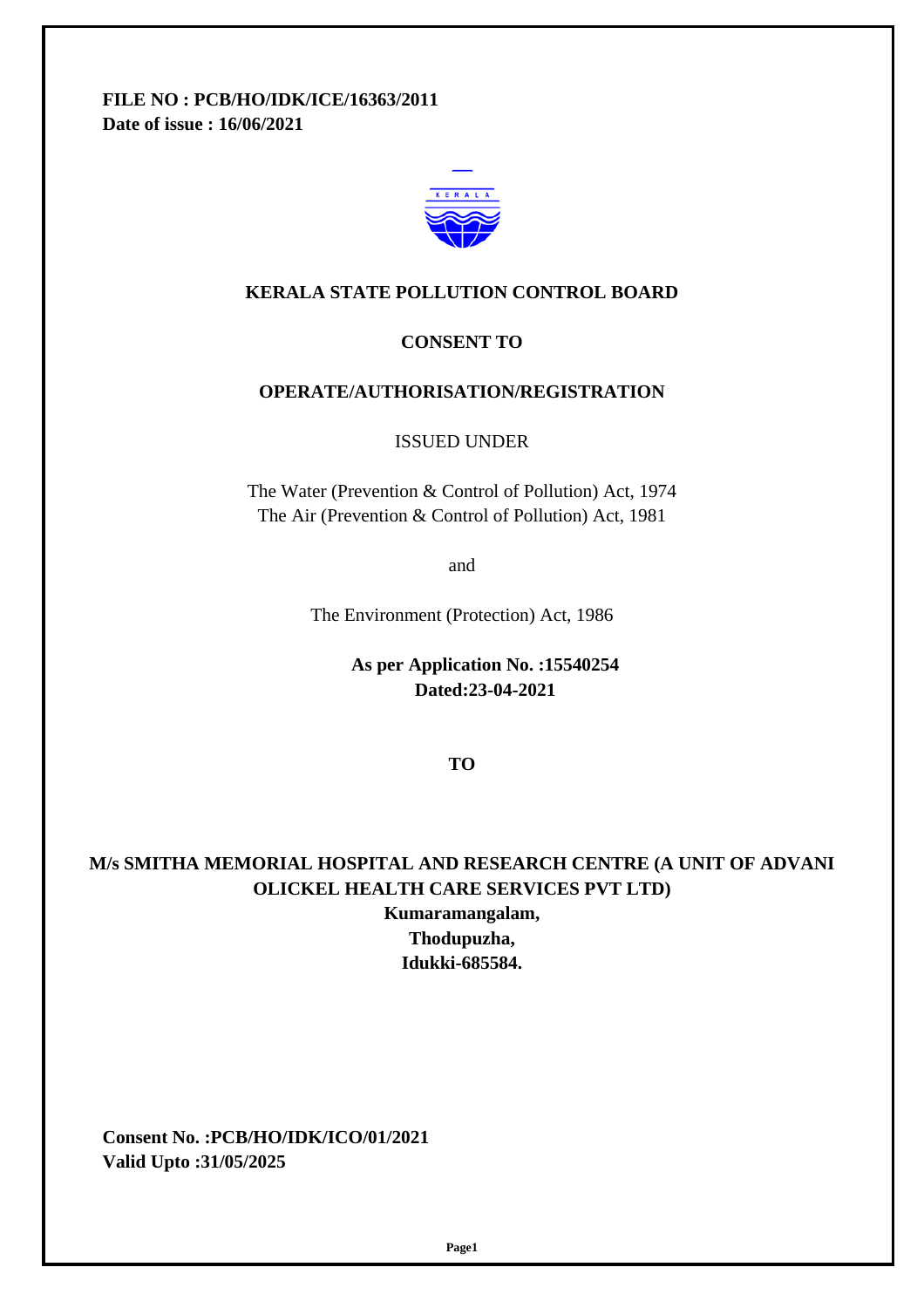# **1. GENERAL**

1.1. This integrated consent is granted subject to the power of the Board to withdraw consent, review and make variation in or revoke all or any of the conditions as the Board deems fit.

| $\mathbf{1}$   | <b>VALIDITY</b>                          | 31/05/2025                                                                                                                                                                                                                  |
|----------------|------------------------------------------|-----------------------------------------------------------------------------------------------------------------------------------------------------------------------------------------------------------------------------|
| $\overline{2}$ | Name and Address of<br>the establishment | SMITHA MEMORIAL HOSPITAL AND<br>RESEARCH CENTRE (A UNIT OF ADVANI<br>OLICKEL HEALTH CARE SERVICES PVT<br>LTD) KUMARAMANGALAM, THODUPUZHA,<br><b>IDUKKI 685584</b>                                                           |
| 3              | Communication                            | Telephone : 0486-2200456<br>Fax:0486-2200456<br>E-mail:simontolickel@gmail.com                                                                                                                                              |
| $\overline{4}$ | <b>Occupier Details</b>                  | Dr. Suresh Adavani,<br>Chairman and Managing Director, Advani Olickel<br>Health Care Services Pvt. Ltd,<br>(Unit: Smita Memorial Hospital and Research<br>Centre), 201, Sundaram Building, M. G. Road,<br>Ghatkopar, Mumbai |
| 5              | <b>Local Body</b>                        | Thodupuzha                                                                                                                                                                                                                  |
| 6              | <b>Survey Number</b>                     | 8/1A/15, 8/1A/5, 8/5-1, 8/1A/1, 8/5/1                                                                                                                                                                                       |
| 7              | Village                                  | Kumaramangalam                                                                                                                                                                                                              |
| 8              | Taluk                                    | <b>THODUPUZHA</b>                                                                                                                                                                                                           |
| 9              | District                                 | <b>IDUKKI</b>                                                                                                                                                                                                               |
| 10             | Capital Investment (Rs in Lakhs)         | Rs.8285 lakh                                                                                                                                                                                                                |
| 11             | Scale                                    | Large                                                                                                                                                                                                                       |
| 12             | Category                                 | <b>RED</b>                                                                                                                                                                                                                  |
| 13             | Annual fee(Rs)                           | Rs.2,48,000/-                                                                                                                                                                                                               |
|                | Total Fee remitted(Rs)                   | Rs.9,02,500/-                                                                                                                                                                                                               |
| 14             | Activity                                 | 300 bedded hospital                                                                                                                                                                                                         |
| 15             | Mode of disposal of Bio Medical Waste    | KEIL (Common bio-medical waste treatment and<br>disposal facility at Ernakulam)                                                                                                                                             |

### **2. CONDITIONS AS PER The Water(Prevention and Control of Pollution)Act, 1974**

- 2.1 Sewage Treatment Plant (STP) consisting of treatment units having adequate capacity shall be functional/ arrangement for sewage treatment shall be provided, as per the Integrated Consent to Establish, at all times during the operation of the establishment. Additional facilities required, if any, to achieve the standards laid down by the Board u/s  $17(1)$  (g) of the Water Act shall also be made along with.
- 2.2 Water consumption: 185 KLD
- 2.3 Effluent generation: 135 KLD
- 2.4 The characteristics of effluent after treatment shall confirm to the following tolerance limits: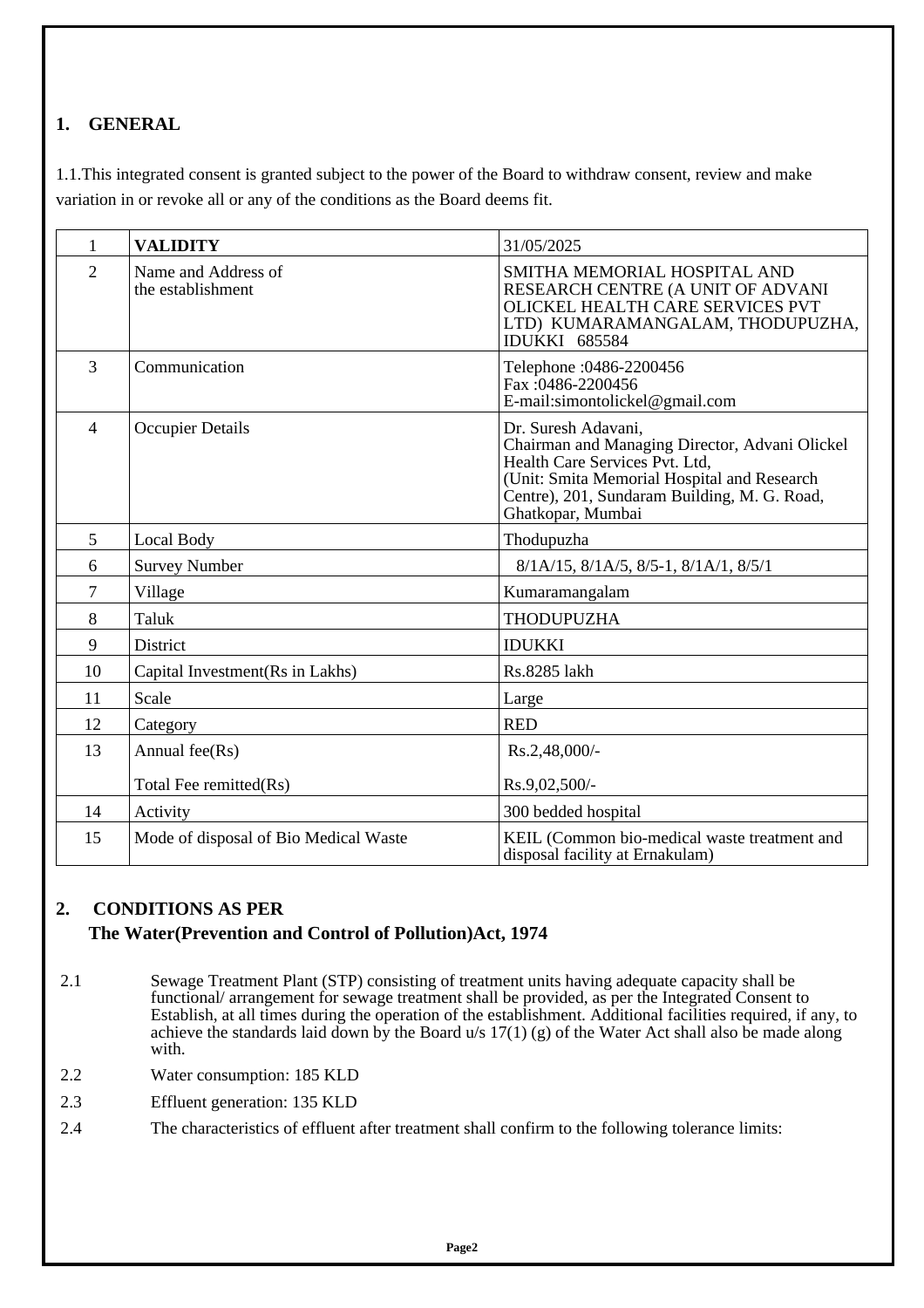| SI.NO. | <b>Characteristics</b> | Unit                               | <b>Tolerance Limits</b>    |                                            |  |
|--------|------------------------|------------------------------------|----------------------------|--------------------------------------------|--|
|        |                        |                                    | <b>Irrigation/Soak pit</b> | <b>Flushing/Gardening/</b><br><b>Reuse</b> |  |
|        | pH                     | $\overline{\phantom{a}}$           | $6.5 - 8.5$                | $\overline{\phantom{0}}$                   |  |
| 2      | <b>BOD</b>             | mg/1                               | 3                          |                                            |  |
| 3      | Suspended Solids       | mg/1                               | 10                         |                                            |  |
| 4      | Oil & Grease           | mg/1                               |                            |                                            |  |
|        | Bio-assay test         | after 96 hours in<br>100% effluent | 90% survival of fish       | $\overline{\phantom{a}}$                   |  |

2.5 Mode of disposal of treated effluent: Reuse to the maximum extend for flushing, gardening, cooling water makeup and balance to dispersion trenches.

## **3. CONDITIONS AS PER The Air(Prevention and Control of Pollution)Act, 1981**

3.1 Adequate air pollution control measures shall be operational at all times during the functioning of the industry. Additional facilities required, if any, to achieve the standards laid down by the Board shall also be made along with.

| <b>Stack</b><br>No. | Sources of Emission | Emission<br>Rate(Nm3/Hr) | <b>Stack Height above</b><br>Control Equipment |                   |                    |
|---------------------|---------------------|--------------------------|------------------------------------------------|-------------------|--------------------|
|                     |                     |                          | Ground<br>Level                                | Roof Level        |                    |
|                     | 500 KVA D.G set     |                          | $31.50 \text{ m}$                              | $26.3 \text{ m}$  | Acoustic enclosure |
| 2                   | 1010 KVA D.G set    |                          | $31 \text{ m}$                                 | $25.8 \text{ m}$  | Acoustic enclosure |
| 3                   | 1010 KVA D.G set    |                          | 32 <sub>m</sub>                                | 26.8 <sub>m</sub> | Acoustic enclosure |

3.2 Emission characteristics shall not exceed the following:

| $\vert$ SI. | $N_{\rm F}$<br>1 n<br>$\sim$ |
|-------------|------------------------------|

#### **4. CONDITIONS AS PER The Environment (Protection) Act, 1986.**

- 4.1 Bio-Medical waste shall be handled, stored and disposed off as per the Bio-Medical Waste Management Rules, 2016.
- 4.1.1 Activities for which Authorisation is granted:

| Collection       | transport                    |  |
|------------------|------------------------------|--|
| <b>Reception</b> | <b>Storage</b>               |  |
| <b>Treatment</b> | <b>Reprocessing/Disposal</b> |  |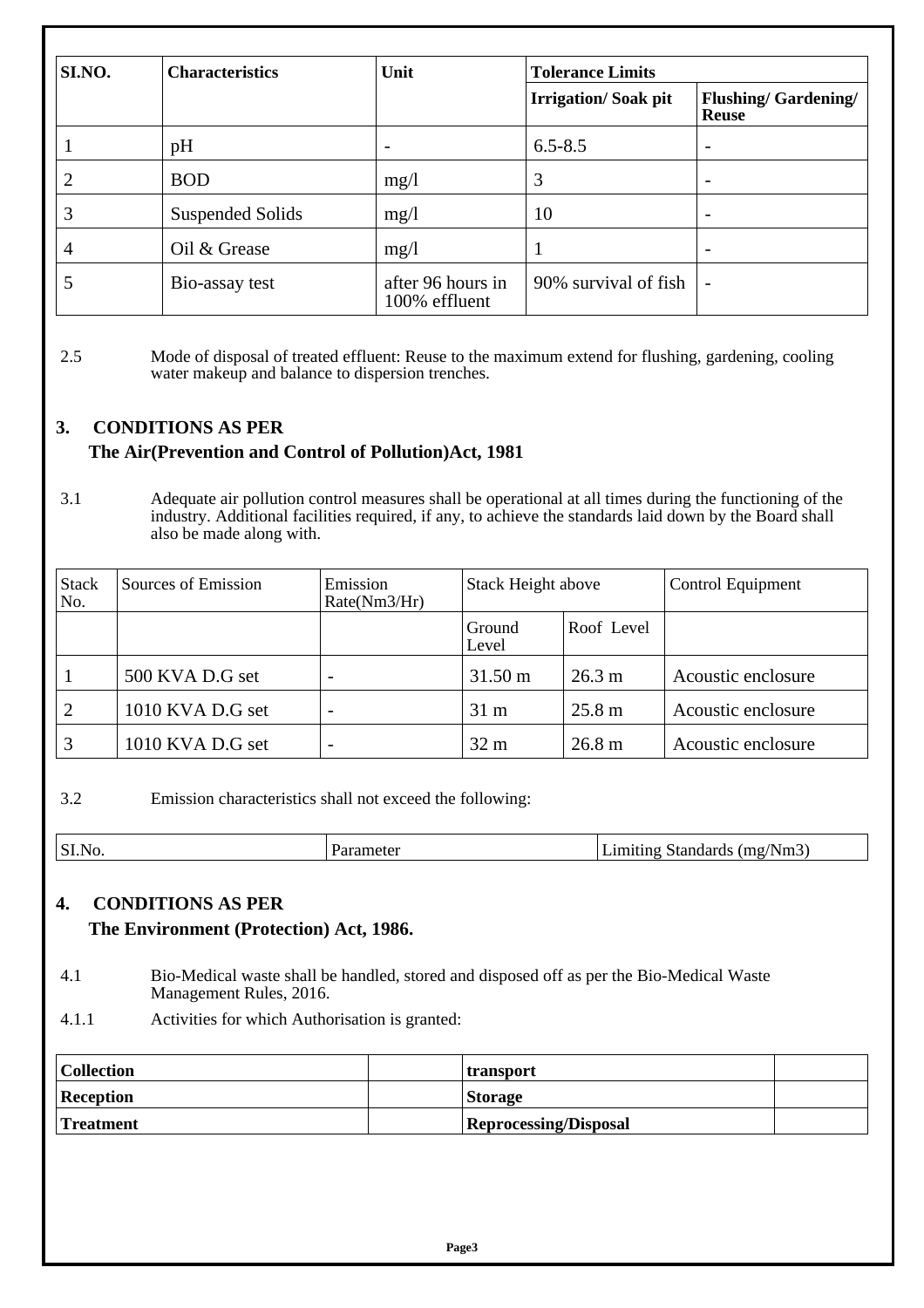4.1.2 Type, quantity and mode of storage/collection/disposal of hazardous wastes shall be as follows:

| <b>SI.No.</b> | <b>Bio-Medical Waste</b> | <b>Schedule Category</b> | <b>Quantity Tonne/year</b> |
|---------------|--------------------------|--------------------------|----------------------------|
|               |                          | <b>Mode of</b>           |                            |
|               |                          |                          |                            |
|               | <b>Storage</b>           | <b>Disposal</b>          |                            |

4.2 Used lead acid batteries shall be disposed of as per the Batteries (Management and Handling) Rules, 2001

4.3 E-waste shall be disposed off safely as per the E-Waste (Management)Rules, 2016.

## **5. SPECIFIC CONDITIONS**

5.1. This integrated consent is granted subject to the power of the Board to review and make variation in all or any of the conditions.

5.2. The applicant shall comply with the instructions that the Board may issued from time to time regarding prevention and control of air, water, land and sound pollution.

5.3. For renewal of the consent, application shall be submitted to the Board through the online web portal www.krocmms.nic.in, in the second month before the expiry of the consent.

5.4. No change or alteration is to be made without the prior permission of the Board. Any change in particulars furnished and/or in the identity of the occupier/authorized agent is to be intimated to the Board forthwith.

5.5. Trees and curtain plants shall be planted within and along the boundary of the premises shall be maintained with due care.

5.6. In case of discharge/apprehended discharge of any water/air pollutant or hazardous waste due to any accident or other unforeseen act or event, it shall be immediately intimated to the Board and the consentee/authorisee shall make all possible efforts to mitigate/prevent/remediate the discharge.

5.7. If operations are done with backup power, the generator shall have adequate capacity to run all associated pollution control devices.

5.8. Proper Solid waste management system shall be provided in the unit, arrangements for collection, segregation, storage, handling and disposal of solid Waste including garbage shall be provided as per SWM Rules 2016 and the facility shall be maintained properly.

5.9. All the waste generated in the premises shall be disposed off as per the relevant Rules under Environment(Protection) Act, 1986.

5.10. Conditions in the Environmental Clearance shall be strictly complied with.

5.11. Sewage treatment plant shall be operated and maintained properly.

5.12.Adequate safety measures shall be provided in accordance with fire safety regulation and shall be maintained. Digitally signed by A B



Pradeep Kumar Date: 2021.06.16 12:27:13  $+05'30'$ 

DATE :16/06/2021 SIGNATURE & SEAL OF ISSUING AUTHORITY **CHAIRMAN**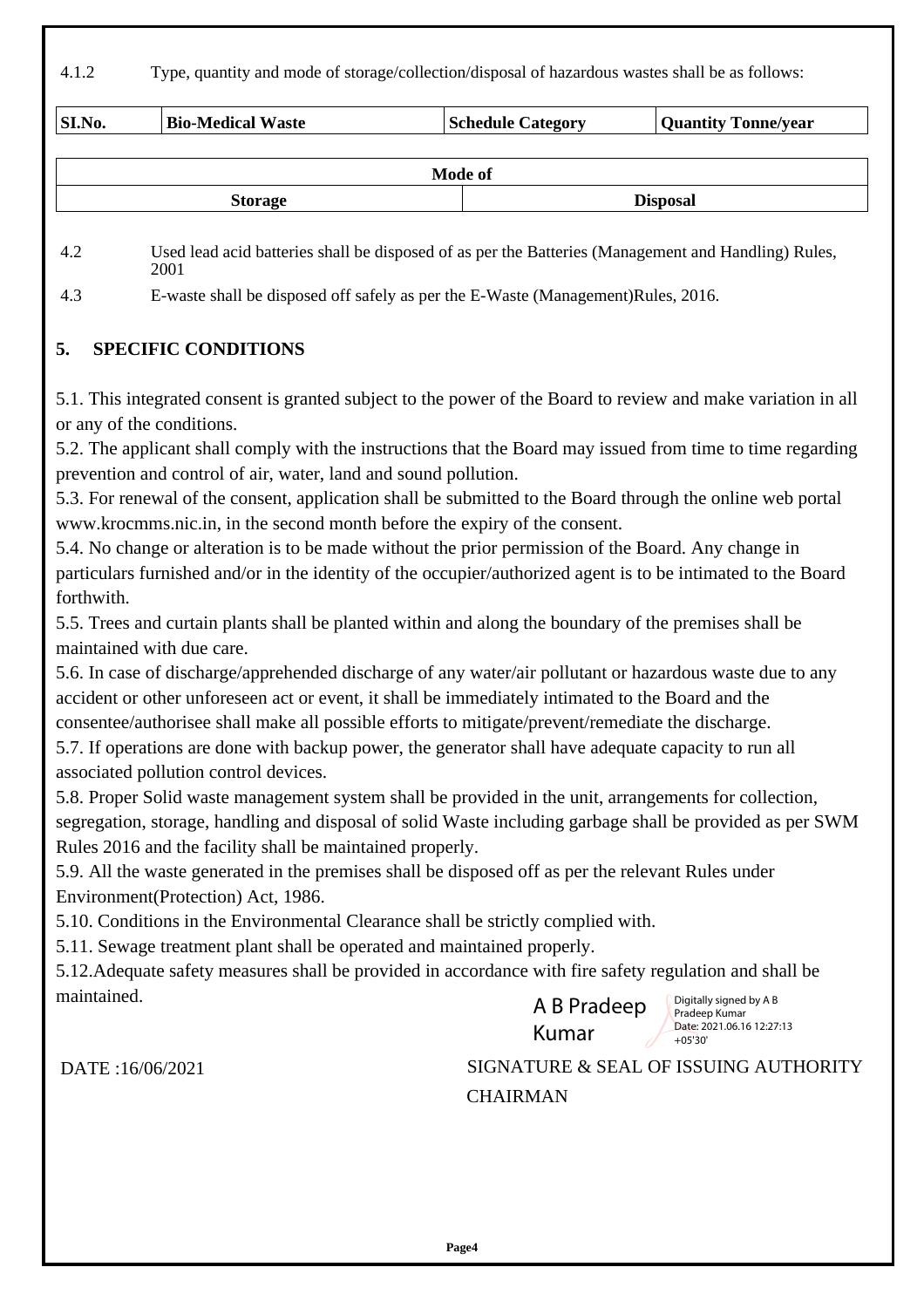

To

SMITHA MEMORIAL HOSPITAL AND RESEARCH CENTRE (A UNIT OF ADVANI OLICKEL HEALTH CARE SERVICES PVT LTD) Kumaramangalam, Thodupuzha, Idukki-685584.

### **1. This digitally signed document is legally valid as per the Information Technology Act 2000**

2. For verifying this document please go to krocmms.nic.in and search using date of issue/name of the unit/Application Number in "Consent Granted Applications" link in the home page of the Board's Online Consent Management and Monitoring System.